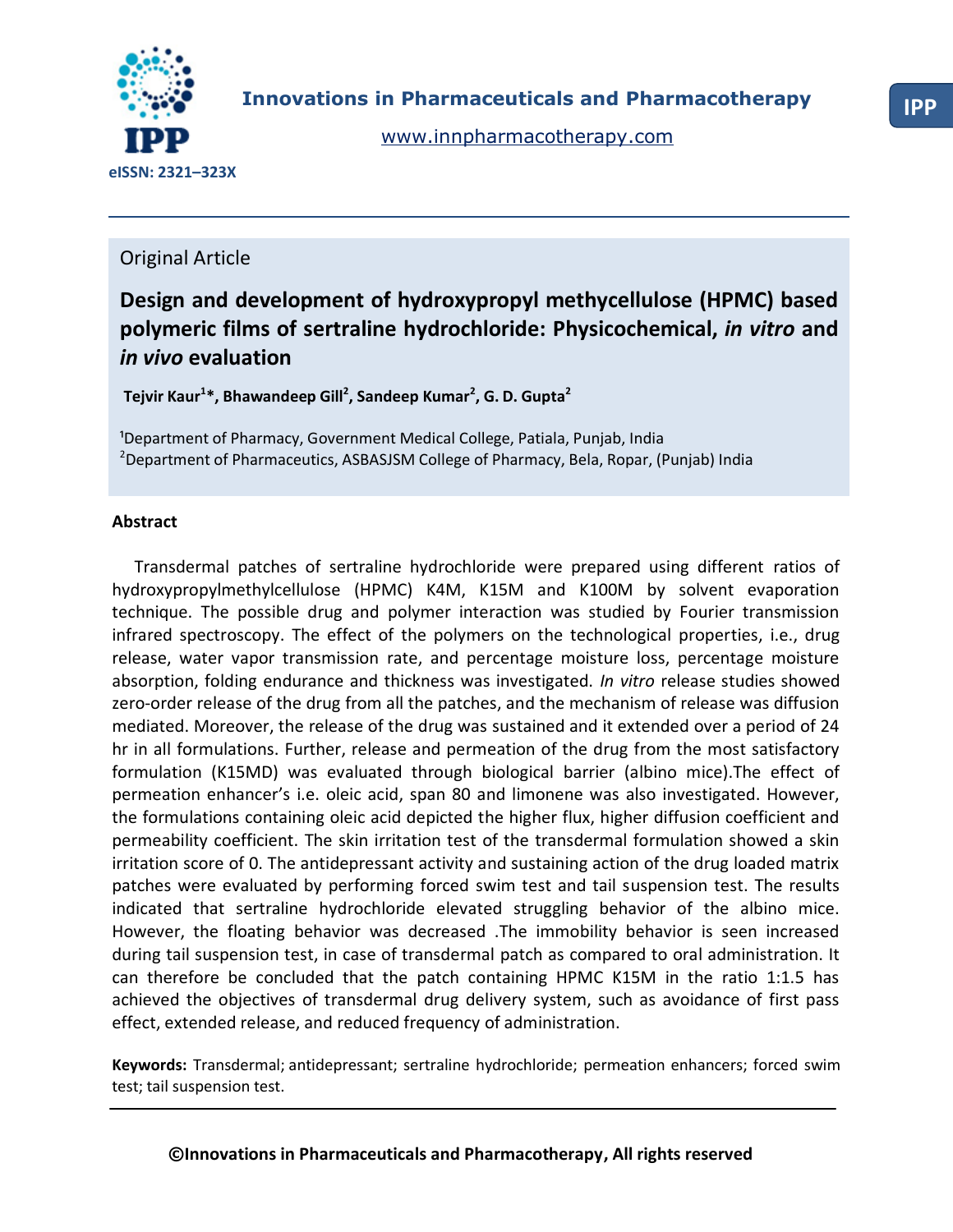**\*Corresponding Author: Tejvir Kaur,** Department of Pharmacy, Government Medical College, Patiala, Punjab, India E-mail- tejvironnet@gmail.com

## **1. Introduction**

The transdermal therapeutic system is a discrete dosage form which, when applied to the intact skin, delivers the drug through the skin at a controlled rate to the systemic circulation. The systemic treatment of the disease via transdermal route is not a recent innovation .But, in the last two decades; transdermal drug delivery has gained increasing interest. So, transdermal controlled drug delivery systems have been investigated or developed in order either to avoid hepatic first pass effect improving drugs bioavailability or to decrease the dosing frequency required for oral treatment. However, at present, marketed transdermal drug delivery patches are available only for a few drugs.

Sertraline hydrochloride is an [antidepressant](http://en.wikipedia.org/wiki/Antidepressant) of the [selective serotonin reuptake inhibitor](http://en.wikipedia.org/wiki/Selective_serotonin_reuptake_inhibitor) (SSRI) class. Sertraline is primarily used to treat [clinical](http://en.wikipedia.org/wiki/Clinical_depression)  [depression](http://en.wikipedia.org/wiki/Clinical_depression) in adult [outpatients](http://en.wikipedia.org/wiki/Outpatients) as well as [obsessive-compulsive,](http://en.wikipedia.org/wiki/Obsessive-compulsive_disorder) [panic](http://en.wikipedia.org/wiki/Panic_disorder) and [social anxiety](http://en.wikipedia.org/wiki/Social_anxiety_disorder)  [disorders](http://en.wikipedia.org/wiki/Social_anxiety_disorder) in both adults and children. Sertraline shares the common [side effects](http://en.wikipedia.org/wiki/Side_effects) and [contraindications](http://en.wikipedia.org/wiki/Contraindications) with other members of SSRI class; however, it does not cause [weight gain.](http://en.wikipedia.org/wiki/Weight_gain) In 2006 it was the most prescribed antidepressant on the U.S. retail market with 28,060,000 prescriptions [1).

Sertraline is primarily a [serotonin reuptake](http://en.wikipedia.org/wiki/Serotonin_reuptake_inhibitor)  [inhibitor](http://en.wikipedia.org/wiki/Serotonin_reuptake_inhibitor) (SRI). Therapeutic doses of sertraline (50-200 mg/day) taken by patients for four weeks resulted in 80-90% inhibition of [serotonin](http://en.wikipedia.org/wiki/Serotonin_transporter)  [transporter](http://en.wikipedia.org/wiki/Serotonin_transporter) (SERT) in [striatum](http://en.wikipedia.org/wiki/Striatum) as measured by [positron emission tomography.](http://en.wikipedia.org/wiki/Positron_emission_tomography) Sertraline is also a [dopamine reuptake inhibitor](http://en.wikipedia.org/wiki/Dopamine_reuptake_inhibitor) with 1% of its SRI potency and [sigma-1 receptor](http://en.wikipedia.org/wiki/Sigma-1_receptor) agonist with 5% of its SRI potency [2). Sertraline weakly blocks  $α1$ [adrenoreceptors](http://en.wikipedia.org/wiki/Alpha_blocker) with 1-10% of its SRI potency [3,4].

Sertraline is absorbed slowly after oral administration with peak plasma concentrations being reached within 4.5 to 8.4 h. Steady state levels are achieved after one week of daily dosing. 98.5% of sertraline in the blood is bound to the plasma proteins. Its half-life in the body is 13-45 hours and is about 1.5 times longer in women (32 hours) than in men (22 hours), resulting in the proportionally 1.5 higher exposure of women and its bioavailability is 44% [5]. In order to improve the bioavailabilty of sertraline hydrochloride and reduce its frequency of administration, it was proposed to make transdermal patches of the drug. It is suitable for transdermal administration owing to its low molecular weight (342.7) and low melting point (160-240 °C).

The aim of the present study was to develop different transdermal matrix patches with varied ratios of hydroxy propyl methyl cellulose (HPMC) and, containing the drug sertraline hydrochloride and to perform the physicochemical, *in vitro*, and *in vivo* evaluation of the prepared patches. The purpose was to provide the delivery of the drug at a controlled rate across intact skin to achieve a therapeutically effective drug level for a longer period of time from transdermal patches. An attempt was made to establish the best possible combination of polymeric ratio of formulated transdermal patches with maximum controlled and sustained drug release capability as well as physical stability.

#### **2. Experimental section**

#### **2.1 Materials**

HPMC (K4M, K15M, K100M) were gifts from Colorcon Ltd, UK. A gift sample of sertraline hydrochloride was received from Unichem Laboratories, Baddi, India. Glycerin, dichloromethane, chloroform and ethanol were purchased from Central Drug House (P) Ltd., Mumbai, India. All the chemicals purchased or received were of high purity.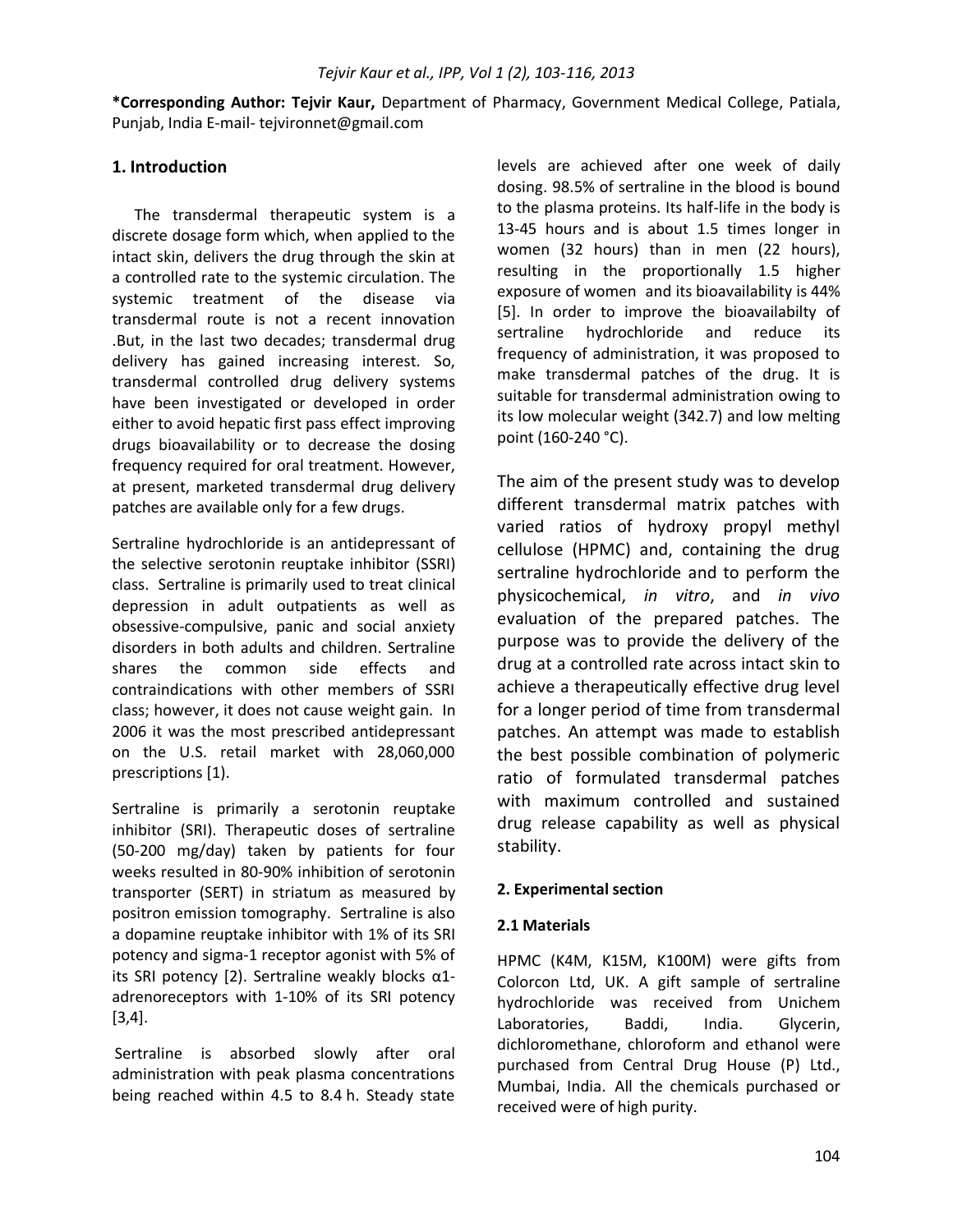## **2.2 Development of the Patch**

Matrix-type transdermal patches containing sertraline hydrochloride were prepared using different ratios (Table 1) of HPMC by solvent evaporation technique in cylindrical both sides open glass moulds. As depicted in Table 1, casting solutions were prepared by dissolving appropriate polymers, plasticizer in suitable vehicle using magnetic stirrer. The drug was added slowly to the solution and dissolved by continuous stirring for 30 minutes. For the formulation of films, mercury was used as the backing membrane. Mercury was spread uniformly on glass petridish. The mould was kept on a table with smooth horizontal surface. About 5 ml of the solution was poured on the mercury  $(10.74 \, \text{cm}^2)$ . The rate of evaporation was controlled by inverting the funnel over the mould. After 2 hours, the dried patches were cut into 2.5 cm diameter, wrapped in aluminium foil and stored over fused calcium chloride in a desiccator at room temperature for further use.

#### **2.3 Solubility Studies**

The solubility studies were performed in phosphate buffer solution, pH 7.4 by adding excess amount of drug in each case and keeping the excess drug containing phosphate buffer flasks on a water bath shaker NSW-133 (REMI Equipment, Mumbai, India) for 24 h at 32 °C. After 24 h, solutions were analyzed spectrophotometrically at 273 nm, and drug concentrations were calculated.

# **2.4 Determination of Partition Coefficient of the Drug**

The partition coefficient of sertraline hydrochloride was determined in n-octanol: phosphate buffer pH 7.4 system. 10 mg of the drug was accurately weighed and added to 10ml of n-octanol: phosphate buffer pH 7.4 (1:1), in a separating funnel. The mixture was shaken until equilibrium was attained. Phases were separated in a separating funnel and aqueous phase was filtered through 0.2 μ filter, suitably diluted and amount of sertraline hydrochloride solubilized in aqueous phase was determined by measuring the absorbance at 273 nm using UV spectrophotometer.

The partition coefficient of sertraline hydrochloride was calculated from the ratio between the concentration of sertraline hydrochloride in organic and aqueous phase using following equation.

 $P_{o/w} = (C_{oil}/C_{phosphate buffer})$  equilibrium

## **2.5 Drug–Excipient Interaction Study**

For formulating transdermal patch, it is imperative to give consideration to the compatibility of drug and polymer used within the system. It was therefore necessary to confirm that drug is not interacting with the polymer under experimental conditions and shelf life.

The drug-excipient interaction studies were confirmed by FTIR spectra. The infrared absorption spectra of physical mixture of polymer and drug were run for drug excipients compatibility studies between 400  $cm^{-1}$ - 4000  $cm<sup>-1</sup>$ . The FTIR spectrum of pure drug is shown in figure 1 respectively.

# **2.6 Physicochemical evaluation of polymeric films**

# 2.6.1 Weight variation

Uniformity of weight was determined by weighing three matrices of each formulation. After each film unit was weighed individually on a digital balance, the average weight of film was taken as the weight of the film. [6]

# 2.6.2 Percentage Moisture Absorption

The films were weighed accurately and placed in the desicccator containing 100 ml of saturated solution of aluminum chloride, which maintains 79.50% RH. After 3 days, the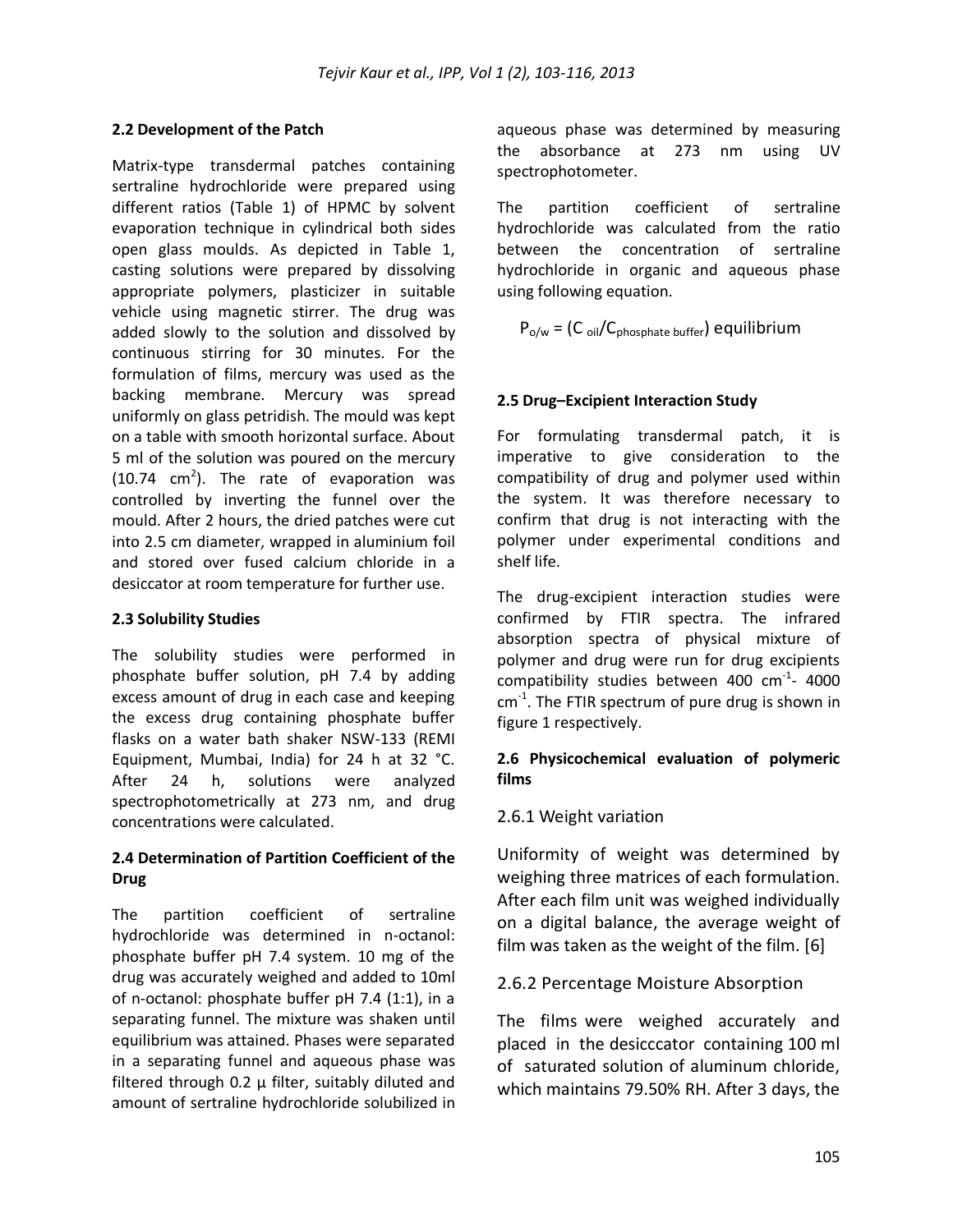films were taken out and weighed. [6] The percentage moisture absorption was calculated using the formula

Percentage moisture absorption:

# Finalweight-Initial weight  $\times$  100 Initial weight

## 2.6.3 Percentage Moisture Loss

The films were weighed accurately and kept in a desiccator containing anhydrous calcium chloride. After 3 days, the films were taken out and weighed. The moisture loss was calculated using the formula

Percentage moisture loss:

Final weight-Initial weight  $\times$  100

Initial weight

#### 2.6.4 Water Vapor Transmission Rate

Glass vials of equal diameter were used as transmission cells. These transmission cells were washed thoroughly and dried in an oven. About 1 g anhydrous calcium chloride was placed in the cells and the respective polymer film was fixed over the brim. The cells were accurately weighed and kept in a closed desiccator containing saturated solution of potassium chloride to maintain a humidity of 84%. The cells were taken out and weighed after 6, 12, 24, 36, 48, and, 72 h of storage. The amount of water vapor transmitted was found using the formula.

#### *Water vapor transmission rate:*

Final weight-Initial weight  $\times$  100 Time × Area

#### 2.6.5 Thickness

The thickness of the patch was measured at five different points using a screw guage and average thickness was recorded.

#### 2.6.6 Folding Endurance

The folding endurance is expressed as the number of folds or number of times the film is folded at the same place either to break the film or to develop visible cracks. This is important to check the ability of sample to withstand folding. This also gives an indication of brittleness.

Folding endurance of the film was determined repeatedly by folding a small strip (2 cm  $\times$  2 cm) at the same place till it breaks. The number of times the film can be folded at the same place without breaking gives the value of folding endurance.

## 2.6.7 Flatness

Longitudinal strips were cut out from each film, one from the center and two from either side. The length of each strip was measured and the variation in the length because of non uniformity in flatness was measured by determining percent constriction, considering 0% constriction is equivalent to 100% flatness

% Construction = 
$$
\frac{l_1 - l_2}{l_2} \times 100
$$

*Where l1= initial length of each strip.*

*l2= final length of each strip.* 

# 2.6.8 Content Uniformity

The uniformity of drug content of the transdermal patches was determined, based on the dry weight of drug and polymers used by means of a UV spectrophotometric method. The formulations were dissolved in 10 ml methanol and stirred for 30 minutes. The resulting solutions were quantitatively transferred to volumetric flasks, and appropriate dilutions were made with pH 7.4 Phosphate buffer. The resulting solutions were filtered and analyzed for Sertraline hydrochloride content at 273 nm in UV spectrophotometer. The average reading of three patches was taken as the content of drug in one patch.

2.6.9 *In Vitro* Permeation Studies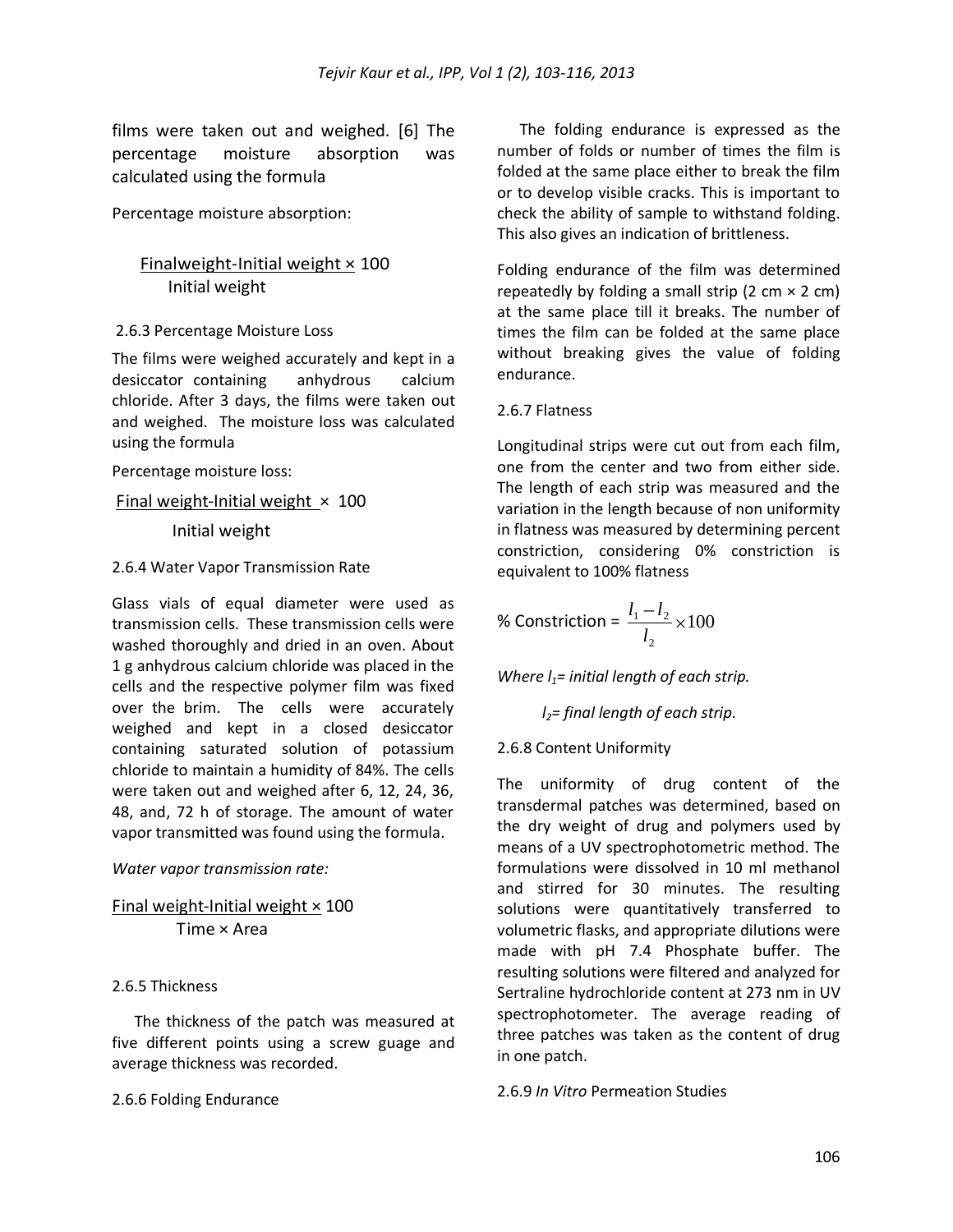The permeation studies were performed in a modified Keshary-Chien cell (cell capacity 25 ml, cross-sectional area 2.906  $cm<sup>2</sup>$ ). The permeation studies were performed using mice skin. Animal was sacrificed using chloroform anesthesia. Freshly excised mice abdominal skin was used for the studies. After excision, the skin was thoroughly washed to remove the adhering tissue and fat, trimmed to the required size, and used as permeation barrier. The holder containing the skin and formulation was then placed on the receiver compartment of the modified diffusion cell, containing phosphate buffer pH 7.4. The donor and receiver compartment were kept in an intimate contact by wrapping parafilm at the junction. The temperature of the diffusion cell was maintained at 32 °C by circulating water jacket. This whole assembly was kept on a magnetic stirrer and solution in the receiver compartment was constantly and continuously stirred during the whole experiment using magnetic bead.

The samples were withdrawn (1 ml each time) at different time intervals and an equal amount of phosphate buffer, pH 7.4, was replaced each time. Absorbance's of the samples were read spectrophotometrically at 273 nm taking phosphate buffer solution, pH 7.4, as blank. The amount of drug permeated per square centimeter at each time interval was calculated and plotted against time. Release-rate constants for different formulations were also determined.

# **2.7 Selection of formulations for further studies**

Based on the physiochemical characterization, the formulations containing HPMC K15M showed the best results. Therefore further investigations were carried out with HPMC K15M to study the effect of penetration enhancers.

Modification of formulations was effected by casting the films using permeation enhancer viz., oleic acid, span 80 and limonene. They were designated K15MA, K15MB, K15MC, K15MD, K15ME, K15MF, K15MG, K15MH, K15MI.

# **2.8 Scanning Electron Microscopy**

The external morphology the transdermal patches before the application were analyzed using scanning electron microscopy.

# **2.9** *In vitro* **Studies**

Depression is characterized by lack of "motivation" rather than a lack of "physical space" to move around [9]. The present study was performed to investigate the selective involvement of 5HT receptor in the mechanism of action of sertraline hydrochloride, a SSRI used as antidepressant and anti-OCD drug [10,11]. The evaluation of antidepressant action of sertraline hydrochloride was based on modified forced swim test [12,13] and tail suspension test [14].

# **Animal study:**

Swiss albino mice of either sex weighing between 20-35 gm were used for the present study. The mice were given free access to water and food, which were supplied by Sanjay Biological Museum, Amritsar. They were housed in groups of eight in individual polypropylene cages with husk as bedding. They were maintained on standard temperature (25  $\pm$  10<sup>o</sup>C) and were fed with standard pellet diet and water ad labium. Animals were kept for quarantine in 2 weeks, before being used for experimentation. The backsides of the mice were shaved before starting the experiments. The study fully conformed to the guidelines outlined in CPCSEA and was approved by Institutional Animal Ethical Committee.

# **2.9.1 Modified Forced Swim Test**

Mice were placed individually in plexi glass cylinders (height 40 cm, diameter 18 cm), containing 20 cm of water at 25°C. After 15 min they were removed and dried before returning to their home cage. [12] The water was changed between each animal. The animals were replaced in the cylinders 24 h later, and the procedure was repeated but on this occasion, the duration(s) for which mice remained immobile during, a 5 min observation period was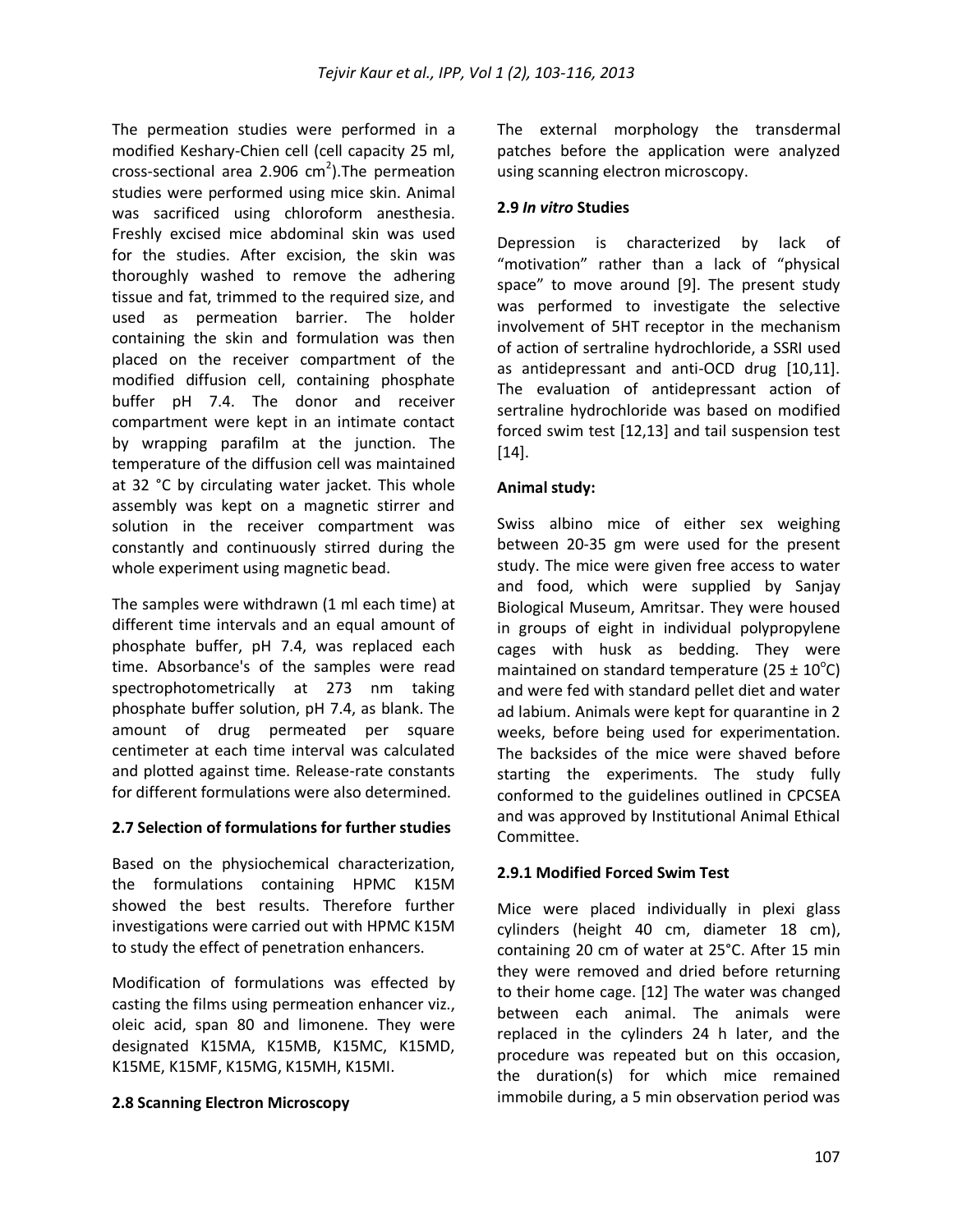recorded. Immobility was defined as the absence of active escape oriented behaviors such as swimming, diving, rearing and sniffing. The antidepressant patch was affixed on the shaved dorsal surface 15 min after removal of mice from the water. The number of mice in each group was six.

#### **2.9.2 Tail Suspension Test**

The "Tail Suspension Test" is a facile means of evaluating potential antidepressants. [14] The immobility displayed by rodents when subjected to an unavoidable and inescapable stress has been hypothesized to reflect behavioral despair which in turn may reflect depressive disorders in humans.

In this test the mice were suspended on the edge of a shelf 58 cm above a table top by adhesive tape placed approximately 1 cm from the tip of the tail. The duration of immobility was recorded for a period of 5 min. Mice is considered immobile when they hang passively and completely motionless for at least 1 min.

#### **2.9.3 Statistics**

Immobility scores in the FST and TST were analyzed by one-way analysis of variance (ANOVA).

#### **2.10 Skin Irritation Studies**

Skin irritation studies were carried out on six healthy mice weighing 25-35 gms. The dorsal surface of the mice was cleared and the hair was removed by shaving. The skin was cleared with rectified spirit. The patches (K15MD) were placed over the skin with the help of adhesive tape. They were removed after 24 hr and the skin was examined for any untoward reaction. No signs of erythema, edema, or ulceration were observed.

#### **2.11 Stability Studies**

Accelerated stability testing was conducted for 60 days at different temperatures: 4, 45, and 60 °C. At specific intervals, patches were analyzed for their drug content, appearance, and texture (15,16]

#### **3 Results and Discussion**

Sertraline hydrochloride is a well-established antidepressant drug, which undergoes substantial hepatic first-pass metabolism, and thus only about 44% of the administered drug reaches the circulation. Therefore, there is a need to search for an alternative route of administration, which may bypass the hepatic first pass metabolism. The transdermal patch delivery system may be an attractive choice of an alternative route of administration of this drug because the drug also possesses characteristics such as low molecular weight and a smaller dose range (25–50 mg). Moreover, the logarithmic value of the partition coefficient of the drug in octanol-phosphate buffer, pH 7.4 showed the value of 5.19. The result obtained in the present study demonstrated that the drug possesses sufficient lipophilicity, which fulfills the requirement of formulating it into a transdermal patch. Drug-excipient interactions play a vital role with respect to release of drug from the formulation amongst others. FTIR technique was used to study the physical and chemical interactions between drug and excipients employed in the present study and the results obtained from the FTIR study indicates no chemical interaction between drug (sertraline hydrochloride) and the polymers used. No significant shifts in the peak corresponding to the drug or the polymer were observed. Hence, the drug and the polymers can be successfully incorporated in the formulation of transdermal patch.

The transdermal matrix type patches containing sertraline hydrochloride of variable ratios of HPMC were prepared. It was desired to design a polymer matrix that allows one to control the release of sertraline hydrochloride via the most appropriate choice of polymeric ratios among the formulations studied, using the different diffusion pathways of the individual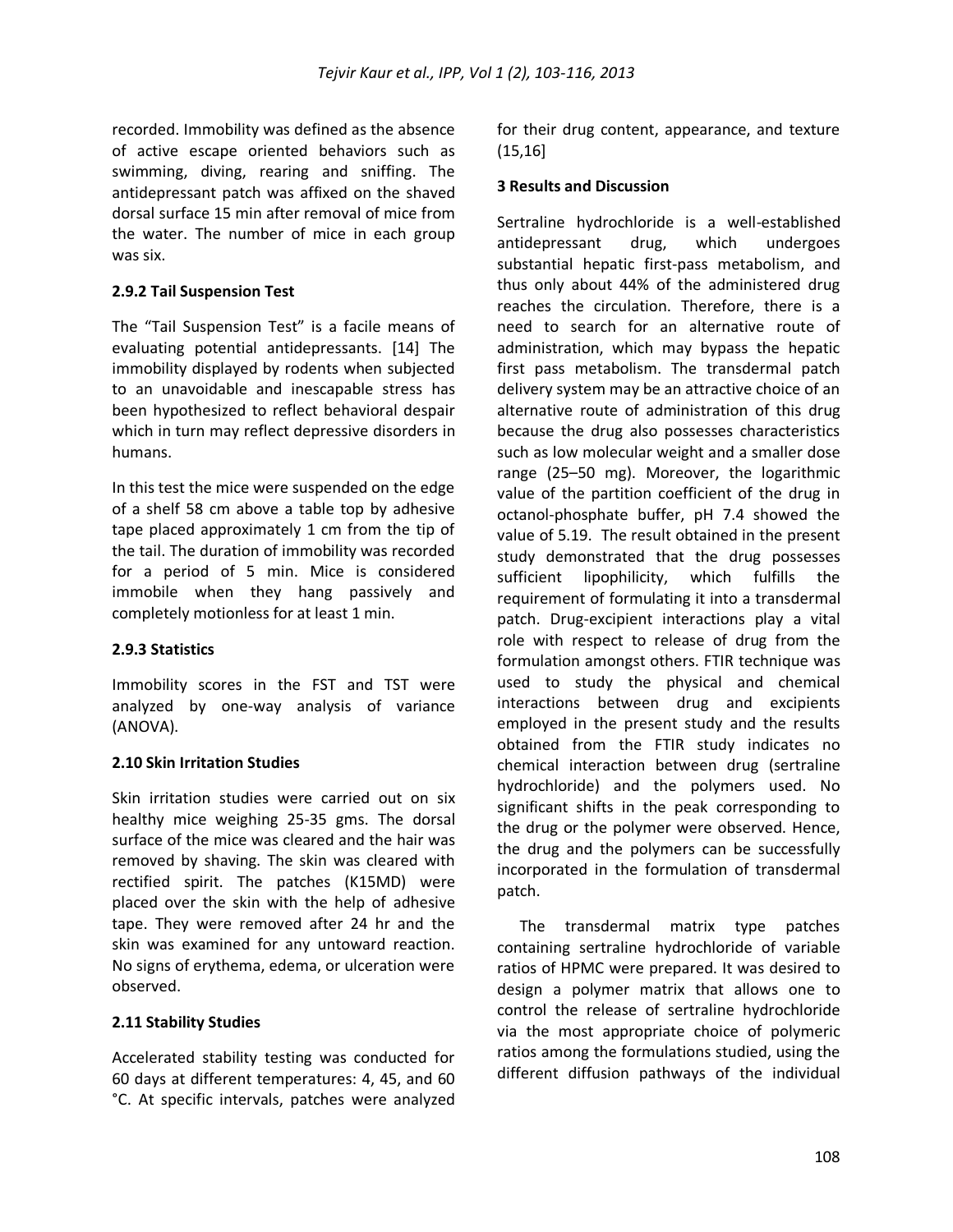polymeric composition to produce the desired overall prolonged/sustained drug release.

The prepared transdermal patches were evaluated for various physicochemical parameters. The physicochemical properties of the patches are recorded in Table 2. The thickness of the patches varied from 0.40 to 0.61 mm. Low standard deviation values in the film thickness measurements ensure uniformity of the patches prepared by solvent casting technique. The drug content analysis of the prepared formulations has shown that the process employed to prepare films in this study was capable of giving films with uniform drug content and minimum batch variability.

The percent moisture absorption and percent moisture loss studies indicated that the increase in the concentration of hydrophilic polymer was directly proportional to the increase in moisture absorption and moisture loss of the patches. The moisture loss of the prepared formulations was low, which could help the formulations to remain stable and from being a completely dried and brittle film during long term storage. The prepared formulations also demonstrated low moisture absorption, which may protect the formulations from microbial contamination and bulkiness of the patches.

The smooth surface of the formulated patches which should not constrict with time indicates the formulation of an ideal patch. This contention is further supported by the fact that, in the present study, flatness studies were performed to assess the smooth surface of the patches formed. The results obtained in the flatness study showed that none of the formulations had the differences in the strip lengths before and after their cuts. It indicates 100% flatness in the formulated patches. Thus, no amount of constriction was observed in the film of any formulation which further indicates smooth flat surface of the patches.

An *in vitro* skin permeation study is predictive of *in vivo* performance of a drug. *In vitro* skin permeation experiments are known for their value for studying the rate and mechanism of percutaneous absorption of drugs. The formulated transdermal patches were subjected to *in vitro* study across semipermable membrane using modified Keshary Chien permeation cell having a volume of 20 ml and effective surface area of 2.9 cm<sup>2</sup>.The results of *in vitro* drug permeation from formulations HPMC K15M are depicted in Figure 2.

The in vitro diffusion studies (Table 3) showed that all the formulations have zero-order release and mechanism of release was diffusion mediated [7]. Regression analysis of the in vitro permeation curves was carried out. The slope of the straight line obtained after plotting the mean cumulative amount released per patch vs. time was taken as the experimental flux for sertraline. The flux obtained for all the formulations was in the range of 11–16 mg/hr, but formulation K4MD showed not only the maximum flux, i.e., 16.716 mg/hr, but it also exhibited sustained release up to 24 hr. Although the other formulations also exhibited release for 24 hr, the flux obtained was lesser than that of K4MD (Table 4). The diffusion coefficient was calculated according to the modified Higuchi's equation [8]. The results of in vitro diffusion studies indicated the effect of polymers, their combinations, and concentrations on the technological properties Facilitated transfer of drug across a lipoidal membrane by oleic acid increases the permeation of drug by increasing partition to lipid phase. Oleic acid acts upon the lipids of stratum and therefore easily partition into the stratum corneum. Furthermore, it also increases the permeation of drug by formation of polar channels by solvents such as ethanol and exists as pools within the lipid domains. On the other hand, span 80, partitions into the intercellular lipid phases of the stratum corneum. This results in the increased fluidity in the region, which presumably reduces diffusional resistance. The decrease in drug permeation from formulations containing limonene as penetration enhancer as compared to other enhancers is attributed to the presence of naturally occurring hydrocarbon constituents. These hydrocarbons increase the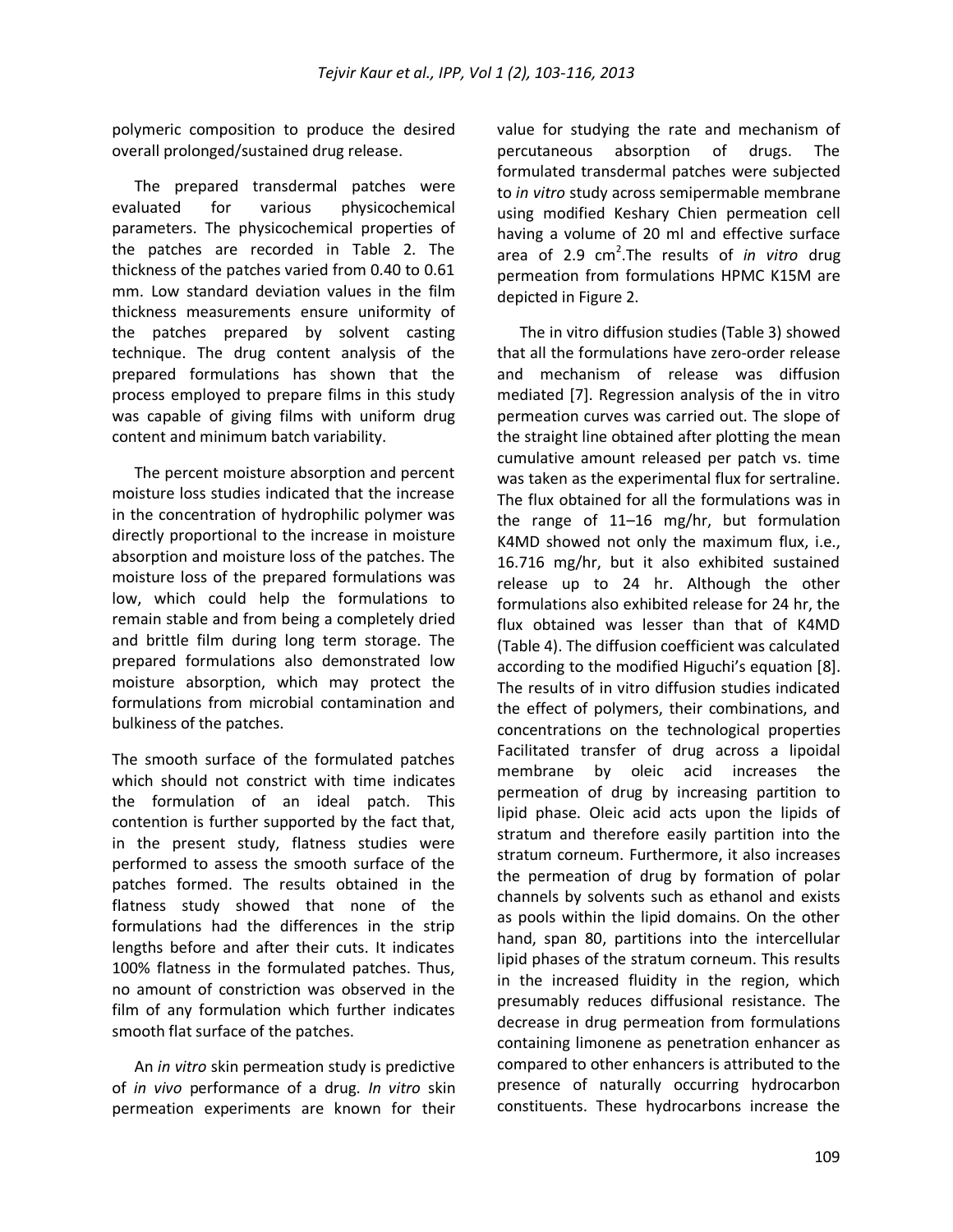drug permeation by affecting the highly ordered structure of stratum corneum lipids. Span 80 and limonene, both penetration enhancers also have suitable molecular orientation for alignment with the lipid bilayer. However, the formulations containing oleic acid depicted the higher flux, higher diffusion coefficient and permeability coefficient when compared to formulations containing span 80 and limonene.

Therefore, in the present study, when the physicochemical observations and release rate kinetics were observed, the formulation K15MD gave the best results.

The surface morphology of the transdermal patches of K4MA and K4MD was predicted by using a scanning electron microscope (Fig 3), which shows uniform distribution of drug in the polymer matrix for formulation K15MD.

The antidepressant activity and sustaining action of the drug loaded matrix patches were evaluated by performing forced swim test and tail suspension test. The objective of these experiments was to determine whether the administration of sertraline hydrochloride via the transdermal route, which bypasses hepatic metabolism, was effective as an antidepressant as assessed by the forced swim test and tail suspension test. This contention is further supported by the fact that, in the present study, the results demonstrate that (a) Sertraline hydrochloride is effective as an antidepressant in **Table 1:** Transdermal films: polymers and composition

the forced swim test and tail suspension test after both oral (B) and transdermal delivery (C); (b) the transdermal delivery of Sertraline hydrochloride is 10–20 times more potent (on a mg/kg basis) than oral sertraline hydrochloride in producing its antidepressant effect.

The effects of oral and transdermal sertraline hydrochloride administration on struggling and floating behavior in the forced swim test are presented in Fig 4 and 5. Regarding vehicle treated animals (A), these animals showed the usual pattern of activity shown by albino miceconsiderable time spent floating (i.e., approximately 700 of the 900 s of the test were spent floating) and very little struggling behavior. The results indicated that sertraline hydrochloride elevated struggling behavior of the albino mice. However, the floating behavior was decreased. The oral administration of 30 mg/kg/day significantly (*p*<0.05) decreased immobility. In contrast, the administration of sertraline hydrochloride through the transdermal patch K15MD significantly increased the swimming behavior. The immobility behavior is seen increased during tail suspension test, in case of transdermal patch as compared to oral administration. This clearly indicates that the transdermal patches release the drug gradually over a period of time, which results in prolonged control of depression.

| S. No. | Formulation | Code | Composition<br>(drug: polymer) | Plasticizer Glycerin<br>$(% w/w)*$ | Casting solvent (2:2:1)              |
|--------|-------------|------|--------------------------------|------------------------------------|--------------------------------------|
|        | HPMCK4M     | А    | 1:1                            | 150                                | Chloroform: Dichloromethane: Ethanol |
|        | HPMCK4M     | B    | 1:1.5                          | 150                                | Chloroform: Dichloromethane: Ethanol |
| 3      | HPMCK15M    | C    | 1:1                            | 150                                | Chloroform: Dichloromethane: Ethanol |
| 4      | HPMCK15M    | D    | 1:1.5                          | 150                                | Chloroform: Dichloromethane: Ethanol |
| 5      | HPMCK15M    | E    | 1:2                            | 150                                | Chloroform: Dichloromethane: Ethanol |
| 6      | HPMCK100M   |      | 1:1                            | 150                                | Chloroform: Dichloromethane: Ethanol |

%w/w of the polymer.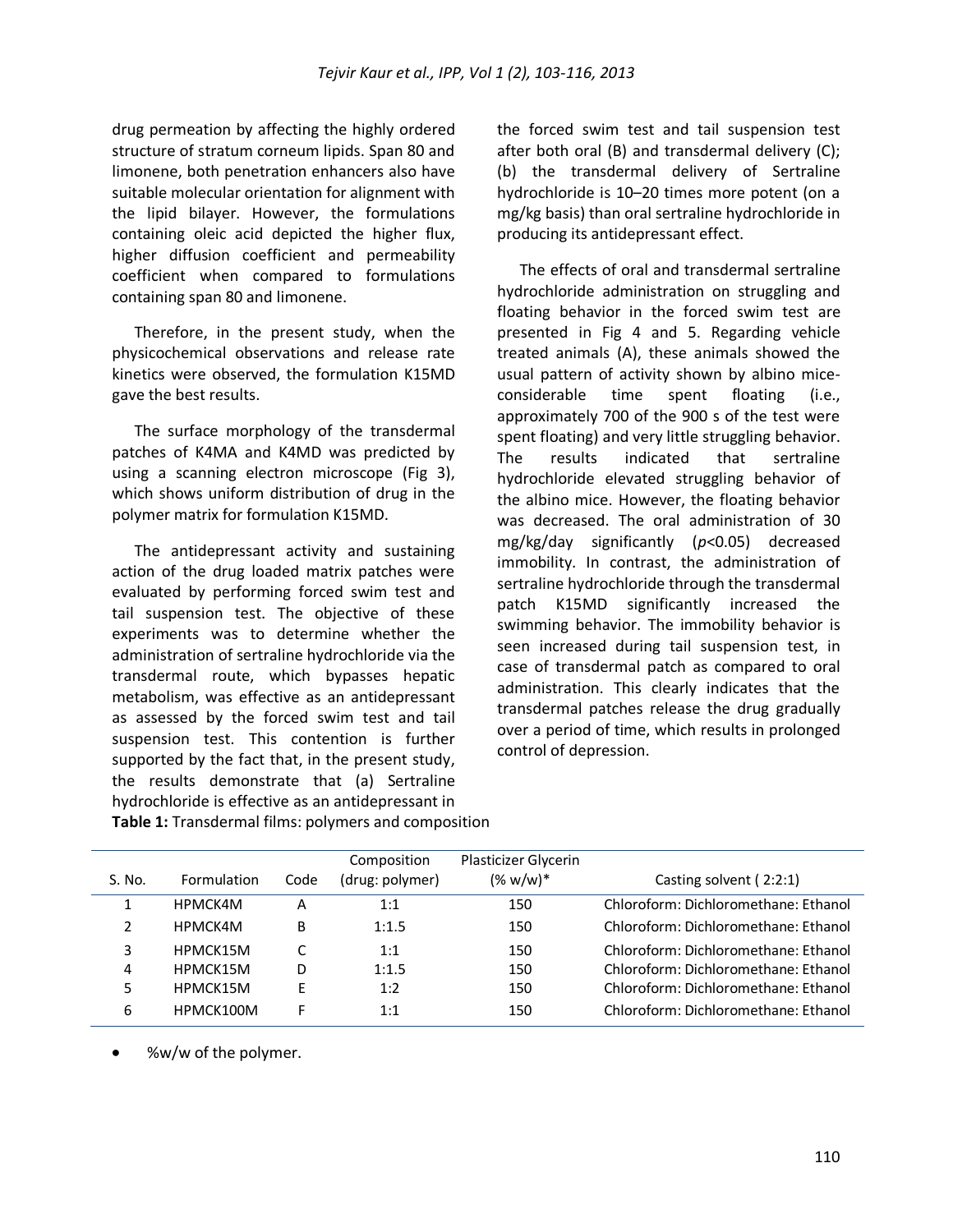| S.No | F.C.  | Weight           | % $MA*_{\pm}SD$    | % $ML*_{\pm}SD$   | WVTR*                            | Thickness          | Drug              | Folding   |
|------|-------|------------------|--------------------|-------------------|----------------------------------|--------------------|-------------------|-----------|
|      |       | Variation*       |                    |                   | (g/cm <sup>2</sup> /hr)          | $(mm)$ ** $\pm SD$ | $Content*$        | Endurance |
|      |       | $(mg) \pm SD$    |                    |                   | $\pm SD$                         |                    | $(mg) \pm SD$     | (No. of)  |
|      |       |                  |                    |                   |                                  |                    |                   | folds)    |
|      | K15MA | $87+0.001$       | $5.55 \pm 1.9662$  | $4.87 \pm 0.6326$ | $2.81\times10^{-3}$ + 0.0005     | $0.61 \pm 0.05$    | $21.57 \pm 0.037$ | 1326      |
| 2    | K15MB | $85+0.001$       | $5.75 \pm 0.7518$  | $4.85 \pm 0.1603$ | $2.84\times10^{-3}$ ± 0.0003     | $0.6 \pm 0.02$     | $21.38 \pm 0.058$ | 1334      |
| 3    | K15MC | $87 \pm 0.0005$  | $5.68 \pm 1.521$   | $4.80 \pm 1.4206$ | $2.81\times10^{-3}$ ± 0.0001     | $0.61 \pm 0.052$   | $21.22 \pm 0.073$ | 1330      |
| 4    | K15MD | $125 \pm 0.004$  | $11.75 \pm 1.354$  | $6.98 \pm 0.9832$ | $3.74\times10^{-3}$ ± 0.0002     | $0.40+0.026$       | $21.62 \pm 0.42$  | 1505      |
| 5    | K15ME | $123 \pm 0.0005$ | $11.64 \pm 0.7239$ | $4.77 \pm 0.4156$ | $3.33\times10^{-3}$ ± 0.0004     | $0.40+0.02$        | $20.69 \pm 1.06$  | 1514      |
| 6    | K15MF | $124 \pm 0.001$  | $11.78 + 2.257$    | $4.75 \pm 1.2336$ | $3.76\times10^{-3}$ ± 0.0003     | $0.40+0.03$        | $21.34 \pm 0.03$  | 1506      |
|      | K15MG | $139+0.002$      | $6.62 \pm 1.5601$  | $7.98 \pm 0.7247$ | $5.94\times10^{-3}$ ± 0.0002     | $0.54 \pm 0.04$    | $20.87 \pm 0.37$  | 1725      |
| 8    | K15MH | $136 \pm 0.002$  | $6.69 \pm 1.5468$  | $8.06 \pm 0.0072$ | $5.75 \times 10^{-3} \pm 0.0004$ | $0.54 \pm 0.061$   | $21.28 \pm 0.014$ | 1714      |
| 9    | K15MI | $138 \pm 0.004$  | $7.41 \pm 1.9651$  | $7.96 \pm 1.3108$ | $5.78\times10^{-3}$ ± 0.0002     | $0.52+0.05$        | $21.61 \pm 0.065$ | 1422      |

**Table 2:** Physicochemical Properties of transdermal films

\* Indicates values are average of three observations.

\*\* Indicates values are average of five observations. (Mean ± SD)

**Table 3:** Kinetics of *In Vitro* Sertraline Hydrochloride Permeation from Transdermal Patches K4MA-K100MC

| F.C.                           | Zero Order                  |        | Higuchi Equation |        | First Order   |        | Korsmeyer-Peppas |        |
|--------------------------------|-----------------------------|--------|------------------|--------|---------------|--------|------------------|--------|
|                                | $k_0$ (mg h <sup>-1</sup> ) | $R^2$  | k                | $R^2$  | $k_1(h^{-1})$ | $R^2$  | n                | $R^2$  |
| K <sub>15</sub> M <sub>A</sub> | 3.178                       | 0.9842 | 14.755           | 0.7974 | $-0.0587$     | 0.9246 | 1.049            | 0.9807 |
| K15MB                          | 3.059                       | 0.9967 | 14.789           | 0.8759 | $-0.0552$     | 0.964  | 0.8468           | 0.9684 |
| K15MC                          | 2.680                       | 0.9873 | 12.588           | 0.8188 | $-0.042$      | 0.9525 | 1.033            | 0.9865 |
| K15MD                          | 3.551                       | 0.9965 | 17.419           | 0.9015 | $-0.083$      | 0.9377 | 0.8631           | 0.9965 |
| K15ME                          | 2.936                       | 0.9878 | 13.694           | 0.8079 | $-0.050$      | 0.9343 | 0.9562           | 0.9713 |
| K15MF                          | 2.461                       | 0.9942 | 11.62            | 0.8333 | $-0.036$      | 0.9628 | 1.068            | 0.9958 |
| K15ME                          | 3.176                       | 0.9947 | 15.051           | 0.8397 | $-0.059$      | 0.94   | 0.9836           | 0.9886 |
| K15MG                          | 2.897                       | 0.9888 | 13.744           | 0.8367 | $-0.051$      | 0.9372 | 0.9562           | 0.9595 |
| K15MH                          | 2.445                       | 0.9978 | 11.753           | 0.8671 | $-0.0518$     | 0.9831 | 0.7709           | 0.9713 |
| K15MI                          | 2.129                       | 0.9969 | 10.336           | 0.8824 | $-0.029$      | 0.9925 | 1.0609           | 0.9958 |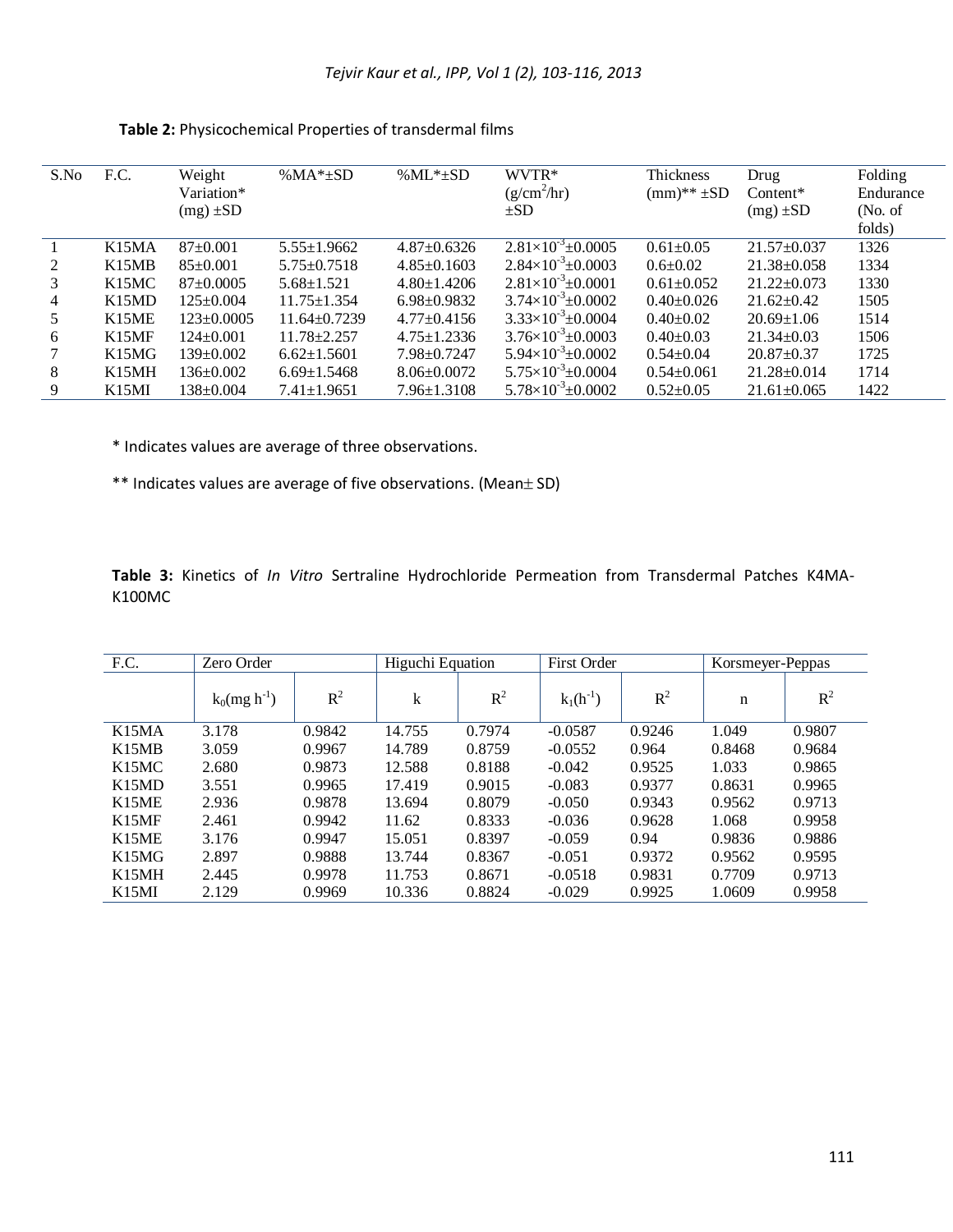| F.C   | Kinetics of<br>Drug<br>Release | <b>Drug Transport</b><br>Mechanism | <b>Diffusion Coefficient</b><br>$(cm2/h) \pm SD$ | Flux<br>$(mg/cm2/hr) \pm SD$ | Permeability<br>$Rate(cm/h) \pm SD$ |
|-------|--------------------------------|------------------------------------|--------------------------------------------------|------------------------------|-------------------------------------|
| K15MA | Zero order                     | Super Case II                      | $0.16803 \pm 0.0003$                             | 15.877±0.023                 | $9.68497 \pm 0.172$                 |
| K15MB | Zero order                     | Anomalous                          | $0.15732 \pm 0.0001$                             | 15.636±0.255                 | 9.3816±0.041                        |
| K15MC | Zero order                     | Super Case II                      | $0.13979 \pm 0.0001$                             | 12.852±0.347                 | 7.83972±0.005                       |
| K15MD | Zero order                     | Anomalous                          | $0.10768 \pm 0.00069$                            | 16.716±0.036                 | $6.6864\pm0.106$                    |
| K15ME | Zero order                     | Anomalous                          | $0.09615 \pm 0.0002$                             | 13.900±0.107                 | 5.5600±0.244                        |
| K15MF | Zero order                     | Super Case II                      | $0.08581 \pm 0.0001$                             | 12.090±0.122                 | $4.836 \pm 0.0632$                  |
| K15ME | Zero order                     | Anomalous                          | $0.14280 \pm 0.0003$                             | 15.744±0.59                  | 8.50176±0.001                       |
| K15MG | Zero order                     | Anomalous                          | $0.13081 \pm 0.0001$                             | $14.253 \pm 0.11$            | $7.69662 \pm 0.106$                 |
| K15MH | Zero order                     | Anomalous                          | $0.10412 \pm 0.005$                              | 11.326±0.366                 | 5.88952±0.011                       |

**Table 4:** Release Kinetics of Sertraline Hydrochloride Diffusion from Transdermal Patches K4MA-K4100MC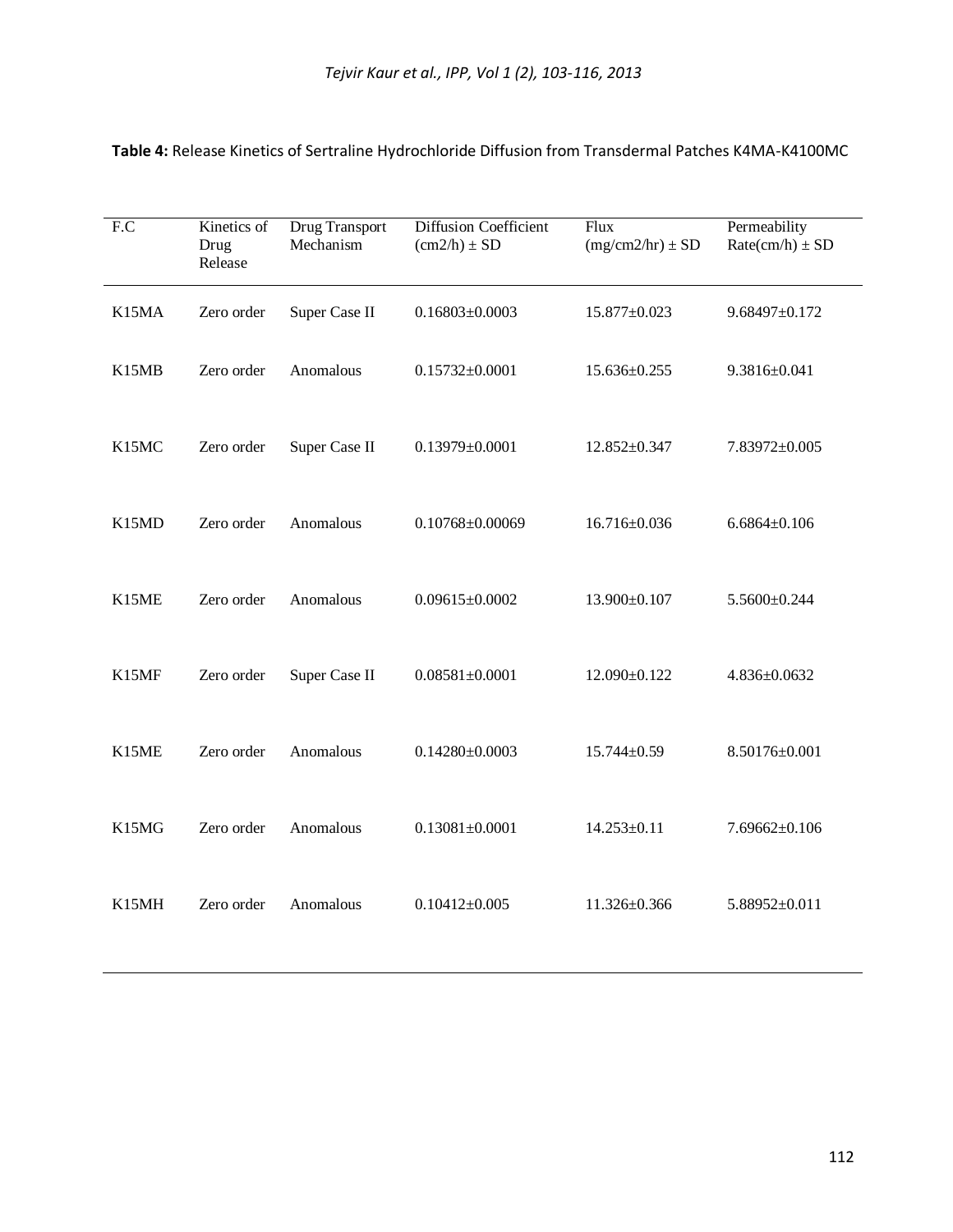| Time in days | Refrigerated (4°C/75%RH) | <b>Real Time</b><br>(30°C/75%RH) |                   | Accelerated<br>(40°C/75%RH) |                   |             |
|--------------|--------------------------|----------------------------------|-------------------|-----------------------------|-------------------|-------------|
|              | $R.D.C^*$                | P.A.                             | R.D.C             | P.A.                        | R.D.C             | <b>P.A.</b> |
| $\Omega$     | 21.87±0.0.307            | $\ddot{}$                        | 21.87±0.307       | $\ddot{}$                   | 21.87±0.307       | $\ddot{}$   |
|              | 21.80±0.128              | $+$                              | 21.77±0.211       | $+$                         | 21.51±0.197       | $+$         |
| 14           | 21.68±0.076              | $\ddot{}$                        | 21.60±0.76        | $\ddot{}$                   | 21.42±0.096       | $\ddot{}$   |
| 21           | $21.59 \pm 0.106$        | $+$                              | $21.52 \pm 0.069$ | $+$                         | $21.31 \pm 0.122$ | $+$         |
| 28           | $21.51 \pm 0.189$        | $+$                              | $21.47 \pm 0.102$ | $\ddot{}$                   | 20.80±0.115       | $\ddot{}$   |
| 35           | $21.32 \pm 0.080$        | $+$                              | 21.33±0.067       | $+$                         | 20.67±0.053       | $+$         |
| 42           | $21.21 \pm 0.067$        | $\ddot{}$                        | $21.20 \pm 0.056$ | $\ddot{}$                   | $20.52 \pm 0.06$  | $+$         |
| 49           | 20.85±0.043              | $+$                              | 20.70±0.112       | $+$                         | 20.41±0.103       | $+$         |
| 60           | 20.73±0.107              | $\ddot{}$                        | 20.66±0.118       | $\ddot{}$                   | 20.09±0.04        | $\ddot{}$   |

## **Table 5:** stability profile of formulation k15md at different temperatures

Abbreviations: R.D.C.: Remaining Drug Content.

- P.A.: Physical Appearance; +: Good; -: Hard; #: Rigid, Brittle
- \*: ± S.D. of three determinations.



**Figure 1:** FTIR Spectra of Sertraline Hydrochloride Test Sample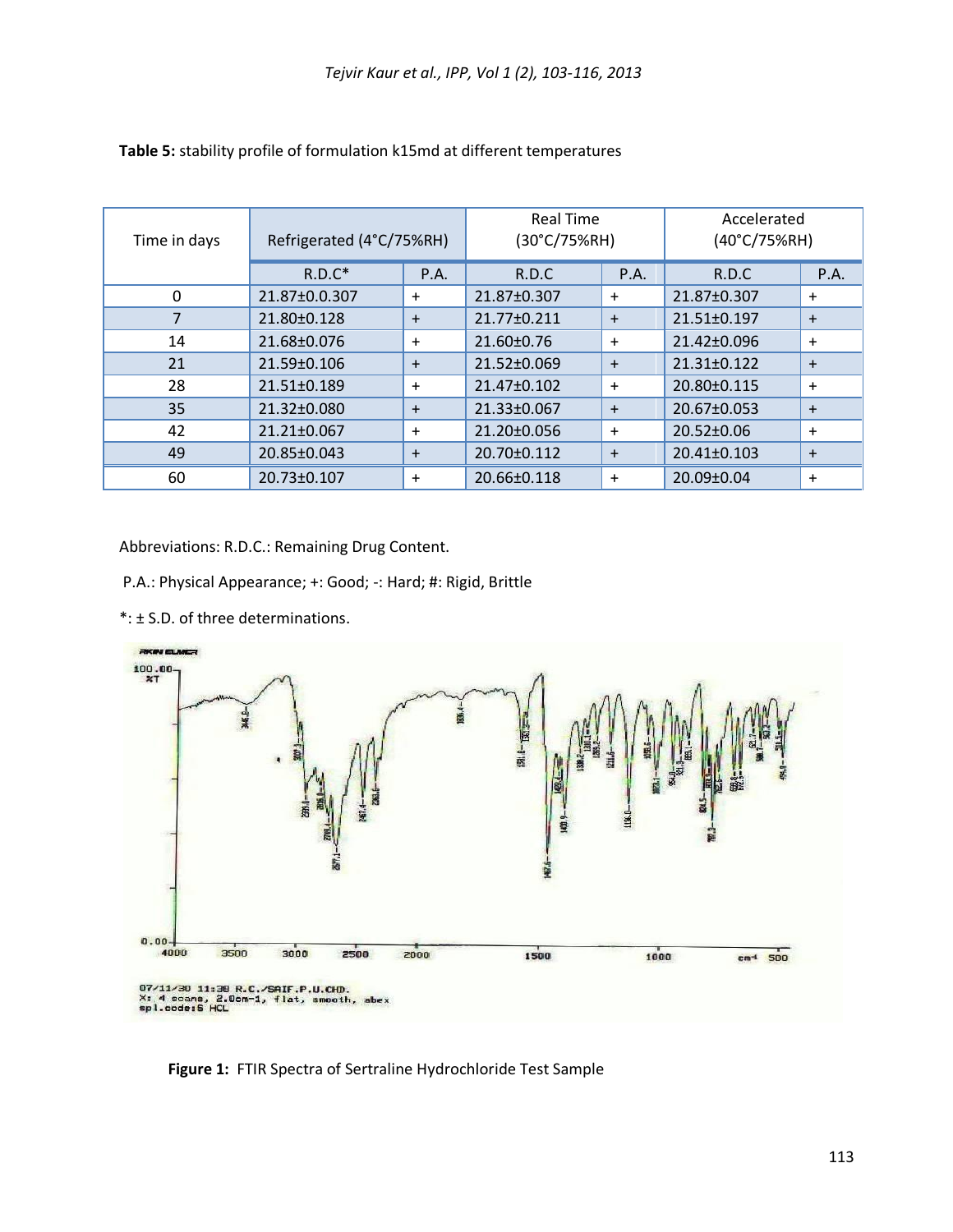

**Figure 1:** Plot of Cumulative Percent Permeated Versus Time for Various Formulations



**Figure 2**: SEM Photograph of Transdermal Patch of HPMC K15MD Showing Homogenous Dispersion of Drug in the Patch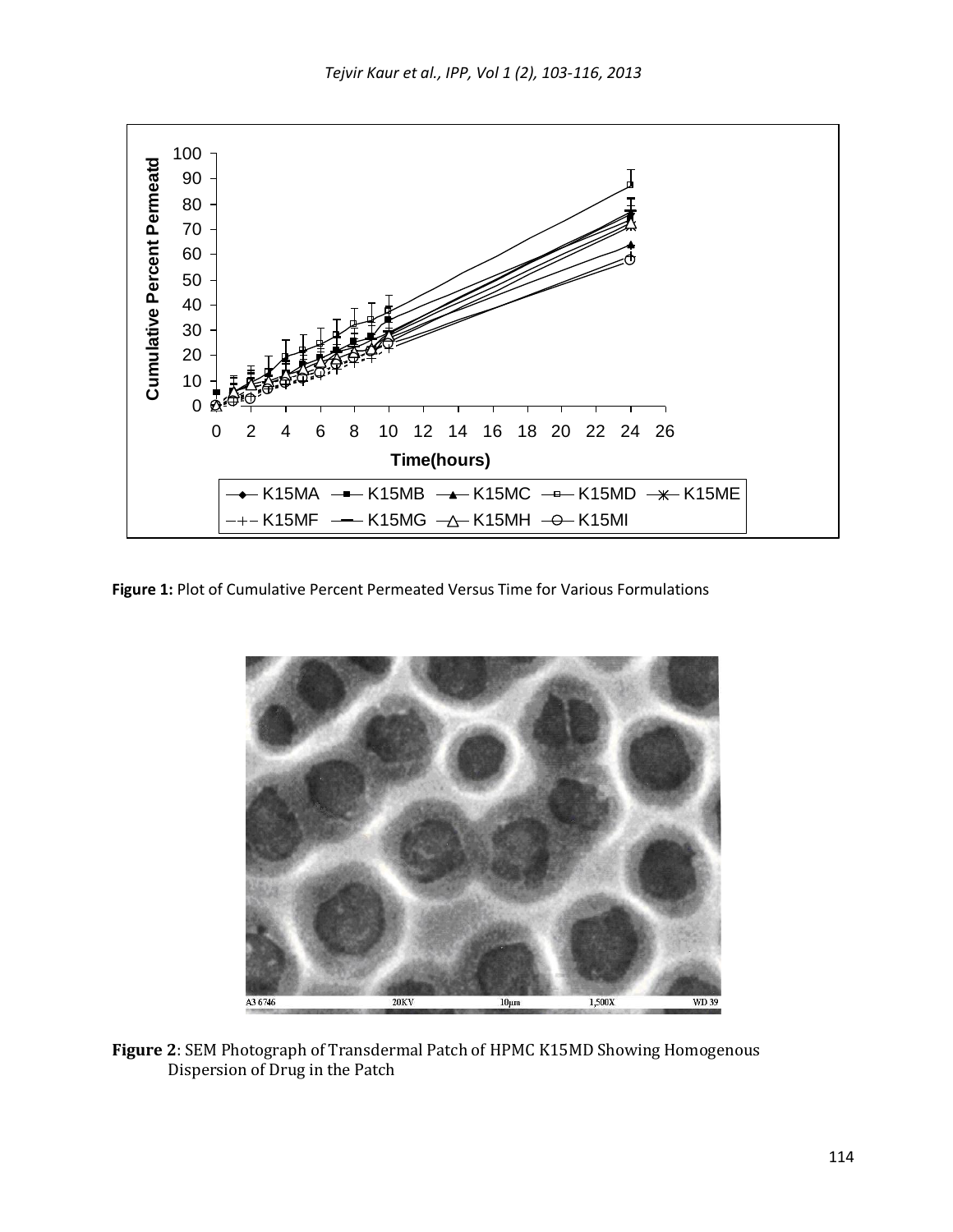

**Figure 4:** Mean (and Standard Error) Time Spent Struggling (in minutes) during Forced Swim Test